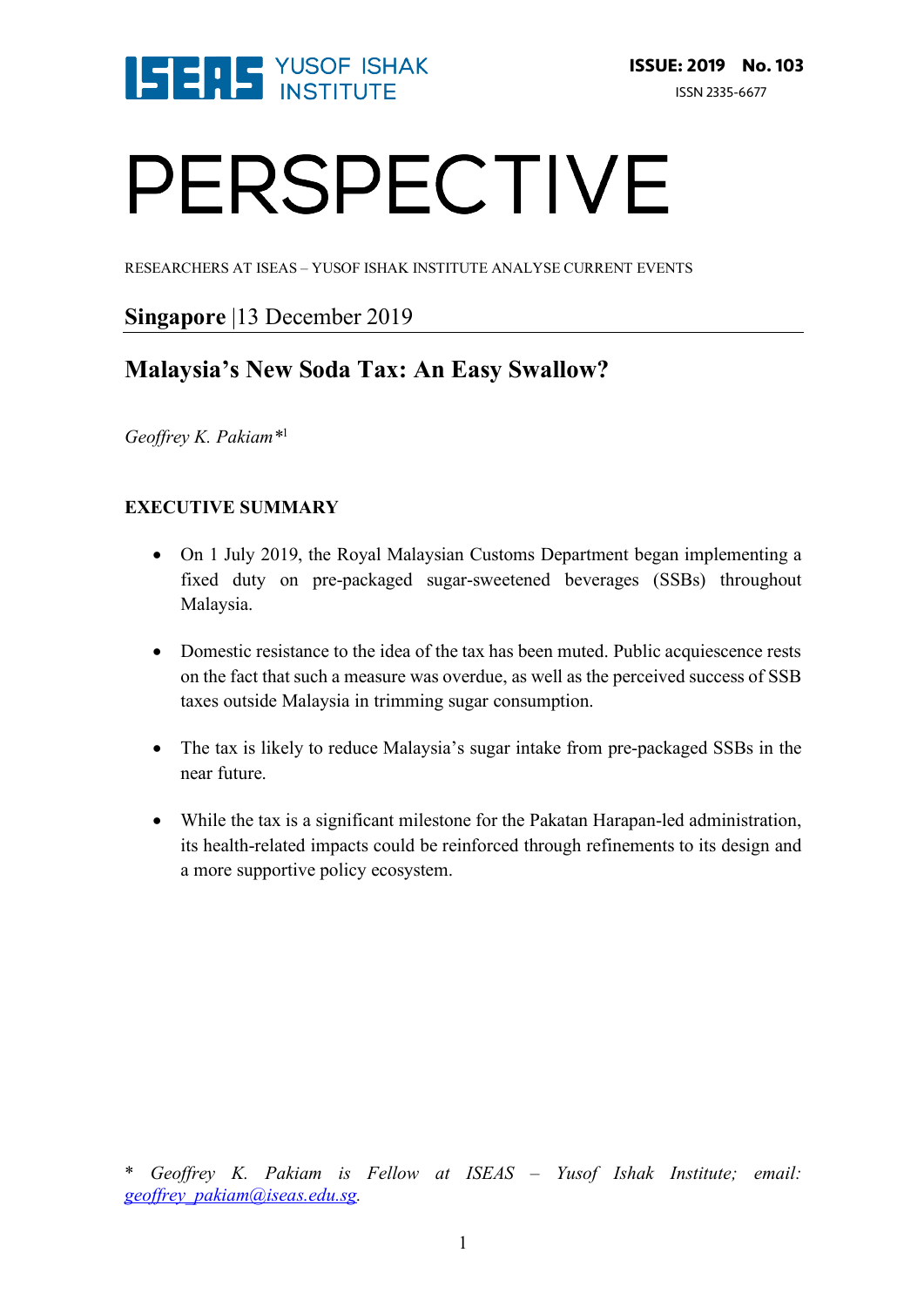

### **INTRODUCTION**

On 1 July 2019, the Royal Malaysian Customs Department began implementing a longanticipated tax on pre-packaged sugar-sweetened beverages (SSBs). Under the new regulations, all ready-to-drink SSBs that are either imported into or manufactured within Malaysia are subjected to a duty of RM0.40/litre (roughly SGD\$0.13 under current exchange rates). Other things being equal, a one-litre sugar-sweetened beverage would therefore cost RM0.40 more from 1 July onwards, while a 250-ml bottle would cost RM0.10 extra.

Tax exemptions have been granted to pre-packaged SSBs whose sugar content falls within predefined limits. These caps differ based on the kind of beverage under scrutiny. Just as not all sugars are equal (some being more complex than others), SSBs also vary according to the quality and amount of sugar contained. Sugars in sweetened carbonated drinks, for example, tend to consist solely of added sugars (mainly sucrose and high-fructose corn syrup) whereas flavoured milk and fruit and vegetable juices contain highly variable mixtures of added and 'naturally-occurring' sugars.

| Type of beverage: | Waters containing<br>sugar/other<br>sweeteners/flavourings,<br>carbonated or<br>otherwise, non-<br>alcoholic)                      | Flavoured UHT<br>milk-based drinks             | Fruit/vegetable<br>juices with/without<br>added sugar/other<br>sweeteners |
|-------------------|------------------------------------------------------------------------------------------------------------------------------------|------------------------------------------------|---------------------------------------------------------------------------|
|                   |                                                                                                                                    |                                                |                                                                           |
| Examples:         | Energy drinks, fizzy<br>drinks, isotonic<br>beverages, canned<br>coffee, packet drinks<br>like chrysanthemum<br>tea, canned coffee | Chocolate and<br>strawberry-<br>flavoured milk | Orange and apple<br>juice.                                                |
| Excise duty of    | Drinks containing                                                                                                                  | Drinks containing                              | Drinks containing                                                         |
| RM0.40/litre      | sugar in any form                                                                                                                  | sugar in any form                              | sugar in any form                                                         |
| applies to:       | exceeding $5 \text{ gm}/100$                                                                                                       | exceeding 7                                    | exceeding 12                                                              |
|                   | ml.                                                                                                                                | $gm/100$ ml.                                   | $gm/100$ ml.                                                              |

#### **Table 1. Structure of Malaysian SSB Tax, implemented on 1 July 2019**<sup>2</sup>

This paper offers an overview of Malaysia's new sugar tax regime to date. It examines the recent background and context in which the tax surfaced and was passed, before going on to outline various criticisms of the tax. While it is still premature to make any definitive statements regarding the results of the tax on government coffers and public health, this paper will also discuss some likely outcomes stemming from the tax's introduction.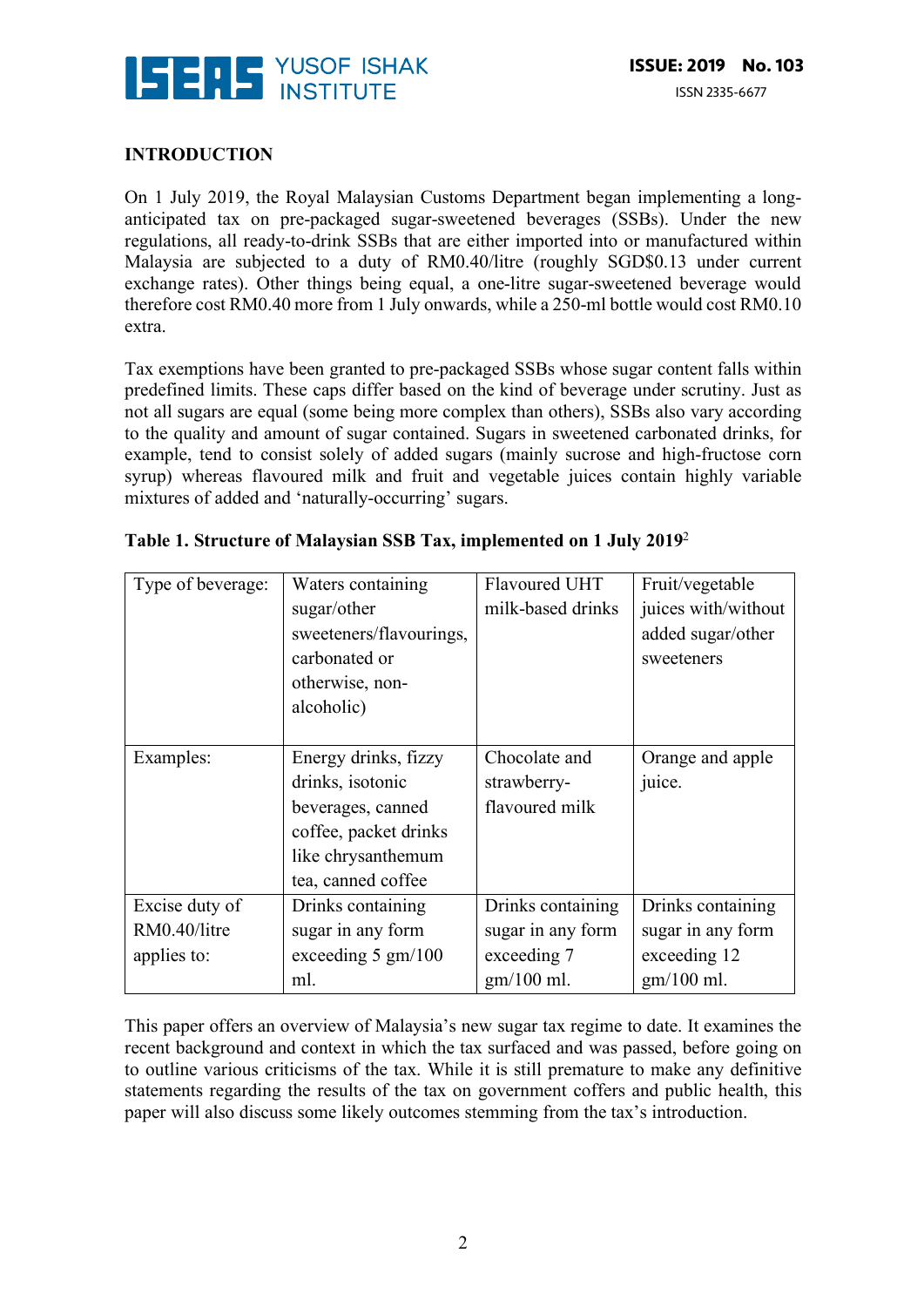

# **MOTIVATIONS**

Taxing sugar on health grounds has been a relatively recent development, both in Malaysia and globally. National dietary guidelines urging Malaysians to reduce their overall sugar intake have been promoted through the Ministry of Health's 'Healthy Lifestyle Campaign' as far back as 1991.3 But a national tax on food and beverages deemed unhealthy was only first publicly floated in parliament in 2016, during former-Prime Minister Najib Razak's second term of office. Under the Health Ministry's ten-year-plan of nutritional action for the period spanning 2016-2015, a national tax on unhealthy food and SSBs was to be implemented by 2020.<sup>4</sup>

Following Barisan Nasional's defeat at May 2018's general election, the incoming Pakatan Harapan-led federal government renewed the push for an SSB tax. In his capacity as special adviser to the Finance Minister, Damansara MP Tony Pua took on the task of selling the initiative to the public. In August 2018, he informed the mass media that the Finance Ministry was looking into various options to raise revenue following the removal of the Goods and Services Tax (GST). Both he and Prime Minister Mahathir Mohamad publicly floated the notion of an SSB tax as a way to both recoup finances and reduce sugar consumption.5 By November the same year, Finance Minister Lim Guan Eng confirmed that the administration intended to impose duties on SSBs by April 2019, announcing them as part of the federal government's 2019 Budget plans.<sup>6</sup>

Despite its unprecedented nature, public resistance to the *idea* of an SSB tax has been remarkably muted so far. Protests came mainly from SSB manufacturers, who helped delay the tax's implementation by three months, in the process gaining more time to craft their own commercial responses to the duty. Otherwise there appears to have been grudging acceptance of the tax, including among members of Barisan Nasional, now in opposition.

Acquiescence rests on the fact that such a measure was overdue. By 2013, Malaysian nationals were estimated to have one of the highest per capita levels of sugar intake in the world, coming only second in Asia to nationals in Jordan.<sup>7</sup> While Malaysians consume sugar in many forms – not least via processed food – sugar delivered through pre-packaged SSBs comes with a high glycemic load that raises blood sugar levels rapidly. On average, residents consume about 3kg of sugar per year from soft drinks alone.<sup>8</sup> A June 2019 poll of 1,022 Malaysians revealed that 6 per cent consumed multiple SSBs each day, another 8 per cent at least one SSB a day, and an additional 20 per cent of respondents guzzled several SSBs per week.<sup>9</sup> The situation among youth gives even more cause for concern: between 2012 and 2017, average daily sugar intake rose from seven teaspoons equivalent – already in excess of the six teaspoons limit conditionally recommended by the World Health Organisation – to ten teaspoons.<sup>10</sup> By 2017, over one-third of Malaysian teens were drinking at least one SSB daily. <sup>11</sup> Notwithstanding some differences between survey findings, Malaysians clearly have a serious craving for sweet drinks.

Rising sugar consumption has been scientifically linked with the increasing incidence of diet-related non-communicable diseases, chiefly diabetes, cardiovascular disorders, heart disease, and cancer. Many of these non-communicable diseases are also associated with rising rates of obesity and excess body weight. Malaysia is hardly the only country in Southeast Asia to be experiencing an epidemic of 'lifestyle diseases', but it is now by far the most heavily afflicted. Between 2006 and 2015, levels of excess weight and obesity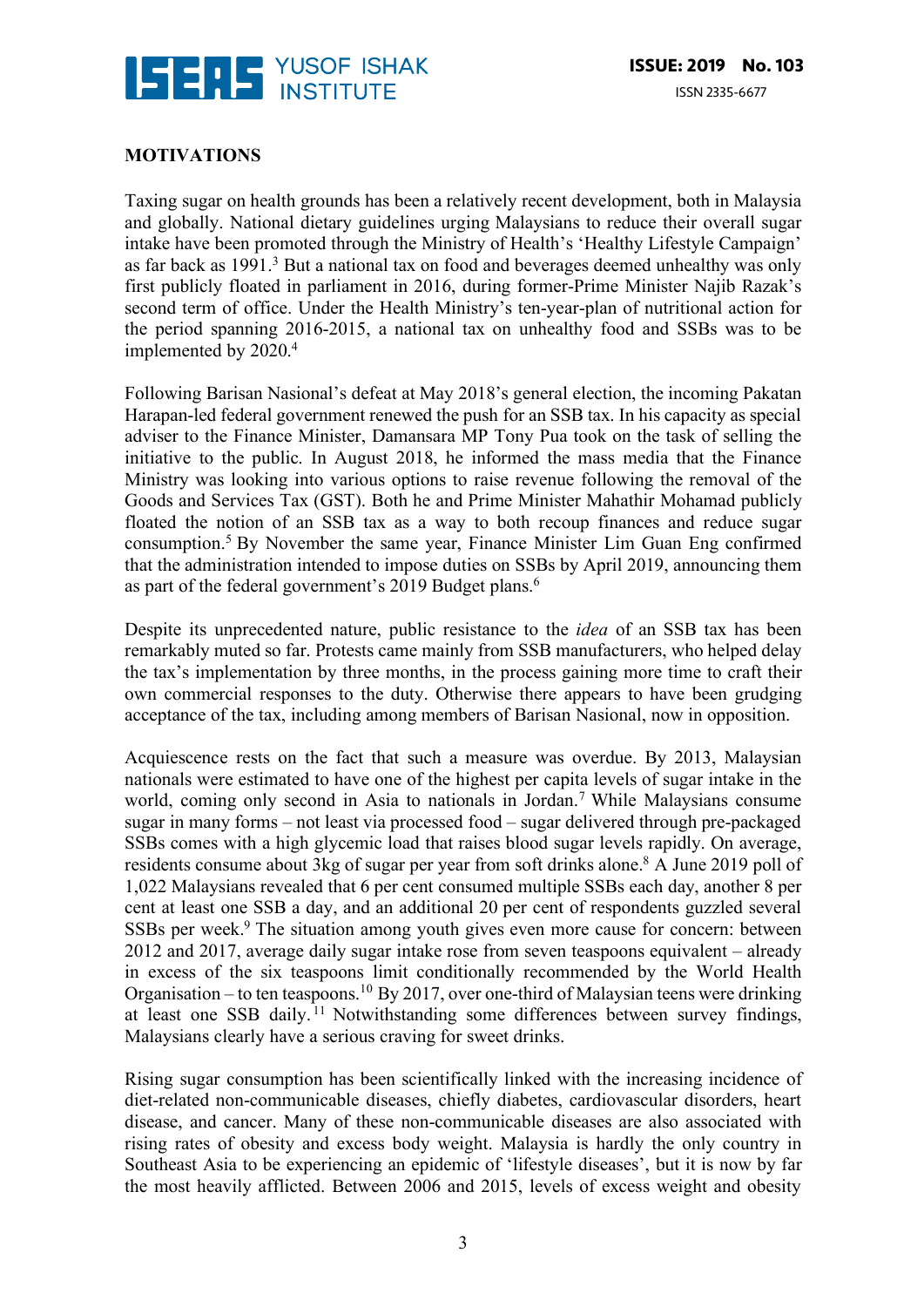

within Malaysia surged from over a fifth to nearly half of the resident population.<sup>12</sup> The country is now believed to be Asia's fattest, with over half the population overweight or worse.<sup>13</sup> In the same interval, diabetes prevalence increased from 11.6 per cent to 17.5 per cent, one of the world's highest rates.<sup>14</sup> Based on past trends, Malaysia's current Health Minister envisioned that diabetes would afflict nearly a third of all Malaysians by 2025.<sup>15</sup>

The corresponding burden on Malaysia's public healthcare system has been immense. About 10-19 per cent (roughly RM4-8 billion) of Malaysia's total public healthcare budget goes to lab tests, medicines and treatments for obesity-related non-communicable diseases, the highest proportion amongst ASEAN member states.<sup>16</sup> 73 per cent of all deaths recorded in Malaysian public hospitals are believed to stem from obesity-related diseases.17 Harder to quantify but just as serious are the impacts of obesity on quality of life, stemming from impairments to physical mobility, sexual fulfilment, work performance and self-esteem.<sup>18</sup> These losses in turn aggravate mental health concerns such as depression and anxiety, creating downward spirals in overall health and productivity that add to the burden on government coffers.

The failure of 'soft' measures alone in reducing diet-related non-communicable disease levels has also made 'harder' preventative measures like taxes on consumption more publicly palatable. The Ministry of Health's 'Healthy Lifestyle Campaign', which officially ran between 1991 to 2002, was intended to improve public awareness of diets and associated diseases and foster healthier dietary practices. However, it was unable to stem rising rates of non-communicable diseases in Malaysia.19

Malaysia's federal authorities also have been emboldened to implement the SSB tax due to its perceived success elsewhere. At the time of its implementation in Malaysia, at least 38 other states already had a duty in place, including Thailand, Brunei and the Philippines. Mexico, whose government was one of the first to pass an SSB tax, has been frequently cited as an inspiration by Malaysia's policymakers, including during the Najib era.20

# **CRITICISMS**

Public acceptance of an SSB tax should not be mistaken as a guarantee of its success. First, the tax has been criticised for being poorly designed. Both UNICEF and the WHO find the current tax rate too lenient. SSB sugar content levels qualifying for exemption are still too high, particularly for milk-based beverages and fruit juices. Furthermore, the RM0.40/litre rate is 60 per cent lower than what international benchmarks and available scientific evidence suggest is needed to change SSB consumption patterns effectively.<sup>21</sup>

Perhaps a more interesting critique is that the Malaysian SSB tax is too blunt: it actually taxes the overall volume of the sugar-sweetened beverage, instead of sugar directly. As a result, taxes like Malaysia's 'provide no incentive for consumers to substitute to lowersugar SSBs *within* a tier and no incentive for producers to reduce the sugar content of their drinks *within* a tier [italics added]'.<sup>22</sup> In other words, Malaysia's current SSB tax, like most other SSB duties implemented elsewhere, does not actually pinpoint sugar in proportion to the harm caused.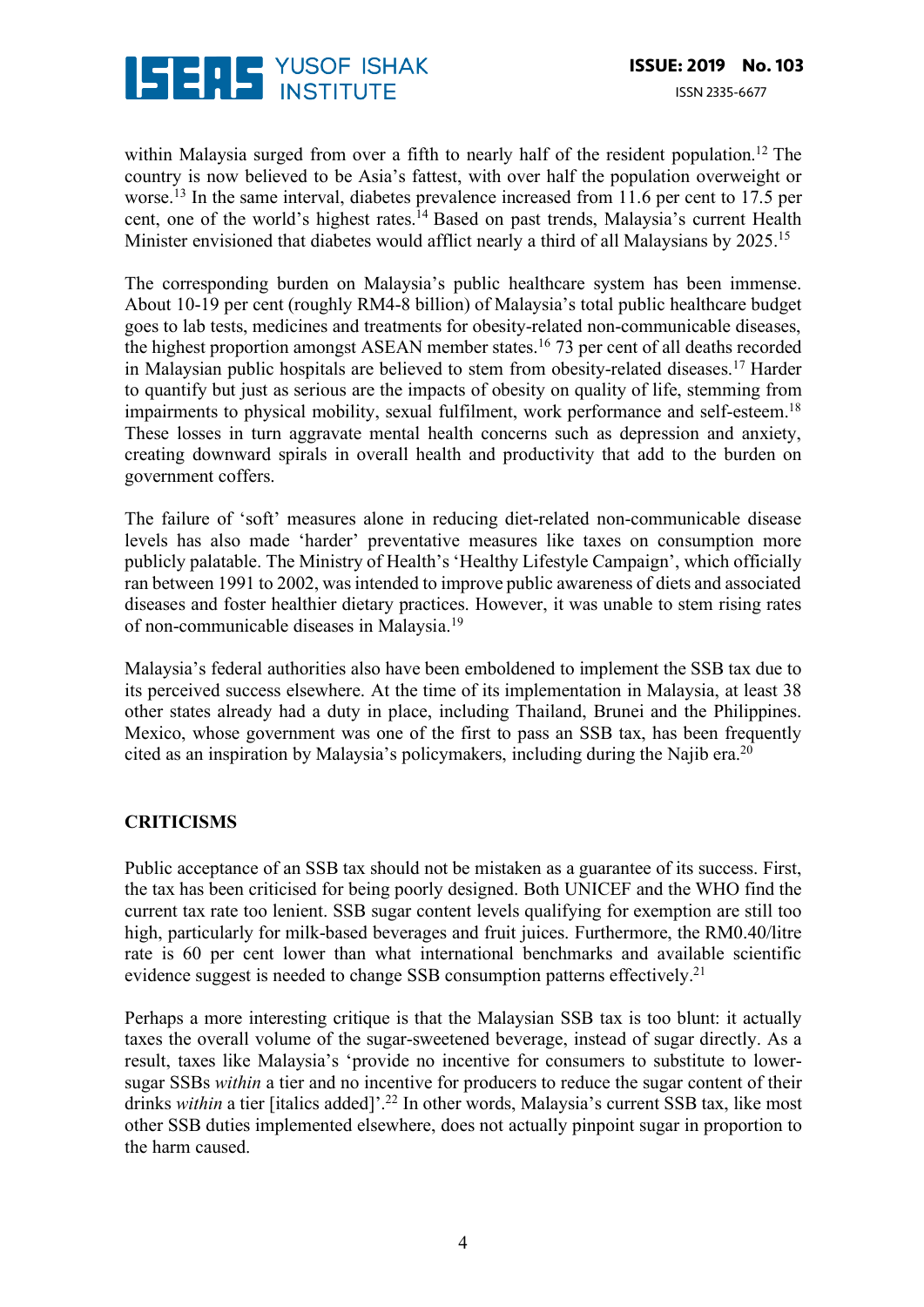

A second line of criticism relates to financial aspects of the SSB tax, particularly its potential effects on domestic living costs. While there is no escaping the fact that the tax is intended to reduce sugar consumption by incentivising manufacturers to shrink their product offerings or hike existing prices, consumer activists are concerned that intermediaries and retailers may take advantage of the situation to raise prices of goods beyond those directly affected by the new tax.<sup>23</sup> This position has been echoed by the Ministry for Domestic Commodities, which has sought to keep the cost of consumer 'essentials' down, including that of granulated sugar. $24$ 

Alert to the political hazard of promoting and sustaining an SSB tax that risks being seen as regressive, the Pakatan administration has framed the tax not as a punitive health measure, but as a positive universal welfare service.<sup>25</sup> In early 2019, Mahathir declared that revenue collected from the SSB duty would be used to fund a nation-wide programme providing free healthy breakfasts to primary school students.26 Education Minister Maszlee Malik outlined some additional details in Parliament in October 2019: the programme would be launched in January 2020, extend to over 2.7 million students, and cost in the range of between RM800 million and RM1.67 billion for the entire year.<sup>27</sup> Such a scheme is much needed in Malaysia, given that around 25 per cent of Malaysian children from various socioeconomic backgrounds still do not eat breakfast regularly, and that as many as 97 per cent of Malaysian households living in low-cost housing do not prepare healthy meals for their children due to their unaffordability. <sup>28</sup> There seems little reason to doubt Pakatan's commitment to the feeding programme, but at the time of writing there is still no public communication regarding how much revenue has been collected via the SSB tax.

A third criticism is on problems of demand transference. An SSB tax that suppresses purchases of manufactured sweet drinks may inadvertently increase the demand for sugar outside the tax structure, particularly through cheap beverages made on the spot at home or in coffeeshops like coffee/tea/drinking chocolate or sugar-laden food items. <sup>29</sup> These concerns have prompted calls from consumer associations and academics to enact a general tax on sugar itself.  $3\overline{0}$  But this is politically risky since sweetened comestibles are strongly associated with hospitality and conviviality in Malaysia, and are thus still considered consumer essentials.31

# **POSSIBLE OUTCOMES**

While it is still too soon to evaluate the behavioural, health or fiscal impacts of Malaysia's SSB tax, it is nevertheless worth critically reflecting on several Malaysian scenarios posted by marketing research firm Nielsen,<sup>32</sup> shortly after the tax was enacted:

1. *Consumption of manufactured SSBs drops in Malaysia, but only temporarily*. Nielsen offered this scenario for Malaysia based on claims that SSB consumption in Mexico had rebounded to pre-tax levels after two consecutive years of decline since 2014, when the tax was first instituted.33 However, the firm did not offer any sources for their claim. An independent review of analyses regarding the Mexican situation found that studies claiming that a rebound effect had wiped out previous progress were either methodologically flawed or directly funded by industry.<sup>34</sup>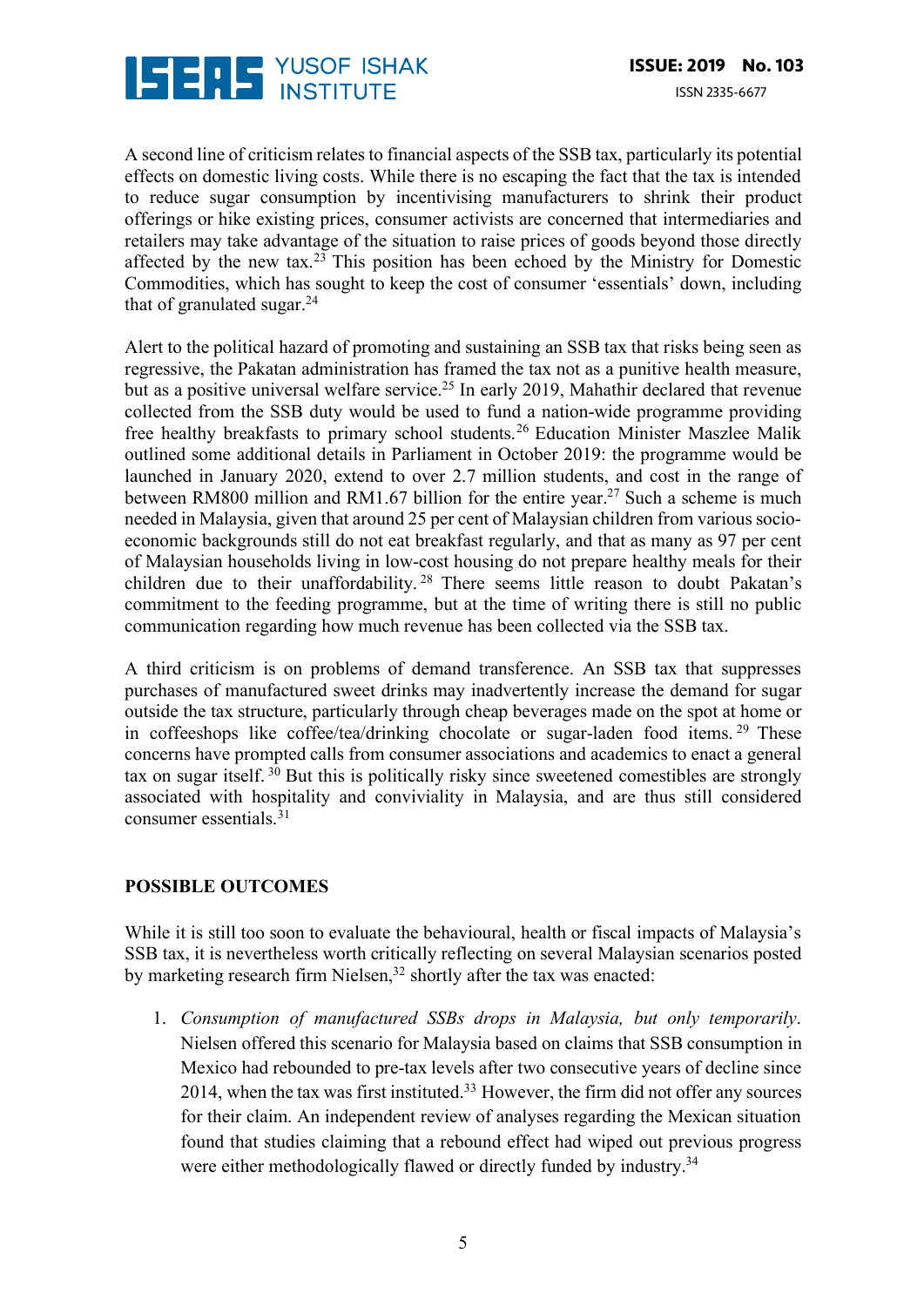

- 2. *Consumer preferences outweigh change within the manufacturing sector*. Nielsen claimed that a sugar tax passed in the United Kingdom in 2018 prompted beverage SSB manufacturers to offer new products containing less sugar but 'many consumers' continue to purchase the original higher-sugar offerings, still on sale. Again, no sources were cited. The situation in the United Kingdom is complex, too early to judge, and depends partly on whether consumers view reformulated beverages as sufficiently attractive substitutes. In Malaysia, large manufacturers like F&N have begun reformulating their drinks to contain less sugar, but are nonetheless threatening to increase the prices of the new offerings when they are launched.35 At the same time, the SSB tax's signalling effect has been relatively strong in Malaysia: 64 per cent of respondents in a YouGov poll conducted in June 2019 indicated that they were already aware of the upcoming  $SSB$  tax.<sup>36</sup> Independent studies elsewhere indicate that such signalling effects can help drive changes in consumer preferences for sugary drinks through social influence, rather than just impacts on prices and product reformulations.37
- 3. *SSB consumption drops dramatically*. Nielsen mentioned the examples of Saudi Arabia and the Philippines, where SSB taxes have led to steep falls in sugary drink consumption and rising bottled water sales. In Malaysia, polls conducted prior to July 2019 suggest that the tax may have a noticeable effect, at least in the short term. A GlobalData survey in late 2018 revealed that 65 percent of the Malaysians polled claimed that 'health impact' was often or always something that influenced their purchasing decisions.38 The above-mentioned June 2019 YouGov poll found that three-fifths of all Malaysian respondents claimed they intended to drink less prepackaged SSBs due to the tax. An additional 13 per cent stated that they would cease drinking pre-packaged SSBs completely.39

# **FINAL REMARKS**

It is still too soon to measure the behavioural, health and fiscal consequences of Malaysia's new duties with any reasonable accuracy, but Malaysia's domestic situation and the experiences of SSB taxes elsewhere suggest that per capita sugar intake from manufactured SSBs is likely to drop to a certain extent. To what degree and in what timeframe this decline takes place remains to be seen. There is a small risk that the tax may be repealed if living standards are perceived to be worsening, and if current or future administrations decide to enact populist fiscal measures similar to the way the GST was repealed. This reversal seems unlikely though, given that unlike the GST, the SSB tax benefits from a strong moral dimension akin to other 'sin' taxes, like those on tobacco and alcohol.

A more pressing concern is the need for the Ministries of Health, Agriculture and Finance to shore up the long-term effectiveness of the SSB tax by implementing complimentary policies in the realms of consumer awareness and access to healthier meals. These include, but are not limited to, a ban on the advertising of unhealthy food and beverages targeting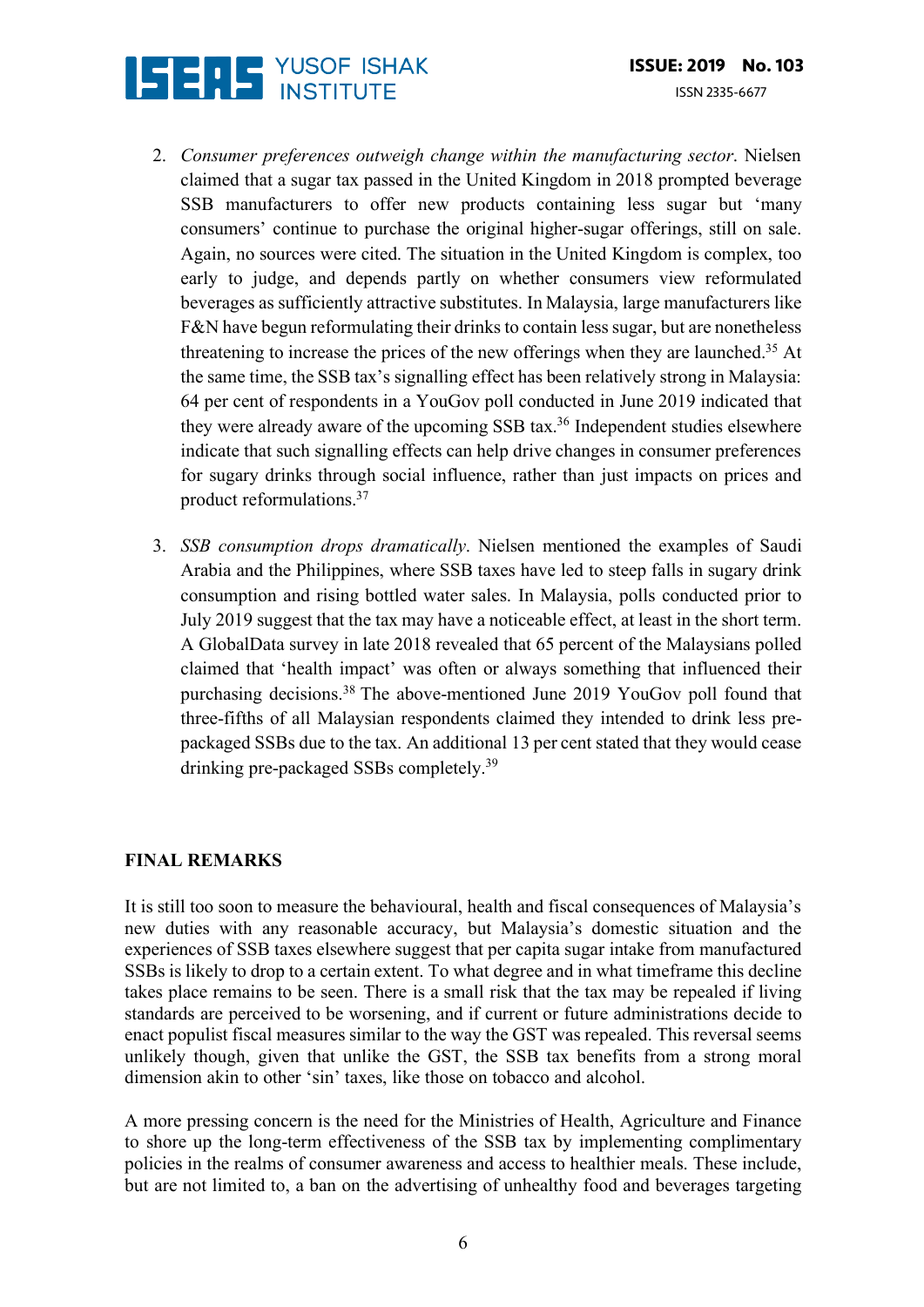

 

children on national television, mandatory requirements on food outlets to display accurate nutritional information, and an effective national expansion of markets selling affordable fresh fruits and vegetables. The SSB tax is not a silver bullet for Malaysia's public health woes, but it deserves a lasting place in the toolkit that the authorities are crafting to help fight for a healthier, happier future.

<sup>1</sup> Much thanks go to Kevin Zhang for his research assistance. Francis Hutchinson offered helpful comments on an earlier draft. The usual caveats apply.

<sup>2</sup> Source: Deloitte. "Indirect Tax Chat. March 2019".

<https://www2.deloitte.com/content/dam/Deloitte/my/Documents/tax/my-tax-indirect-taxchat-mar2019.pdf> (last accessed 12 November 2019)

<sup>3</sup> Wan Manan Wan Muda, Kwame Sundaram Jomo, and Tan Zhai Gen. *Addressing Malnutrition in Malaysia*. Kuala Lumpur: Khazanah Research Institute, 2019, p. 61; Ministry of Health Malaysia. *National Plan of Action for Nutrition of Malaysia (2006-*

<sup>4</sup> National Coordinating Committee on Food and Nutrition. *National Plan of Action for Nutrition of Malaysia III 2016-2025*. Putrajaya: Ministry of Health Malaysia, 2016, p. 117.

<sup>5</sup> P. Prem Kumar. "Govt Mulls Soda Tax for Healthy Lifestyle, Says Dr Mahathir". *The Malaysian Reserve*, 28 August 2018. < https://themalaysianreserve.com/2018/08/28/govt-mulls-soda-tax-forhealthy-lifestyle-says-dr-mahathir/> (last accessed 13 November 2019)

<sup>6</sup> Jules Scully. "Malaysia to Introduce Tax on Sugary Soft Drinks and Juices". *Foodbev Media*, 5 November 2018. <https://www.foodbev.com/news/malaysia-to-introduce-tax-on-sugary-softdrinks-and-juices/> (last accessed 13 November 2019)

<sup>7</sup> Siti Aiysyah Tumin and Tan Zhai Gen. "Sugar: A Spoonful Too Much?" *KRI Food Market Series*, 11 July 2019. <http://www.krinstitute.org/What\_We\_Are\_Reading-@-Sugar-: A\_Spoonful\_Too\_Much%5E.aspx> (last accessed 14 November 2019)

<sup>8</sup> Marianna Clark-Hattingh and Lo Ying-Ru. "Sugary Drinks Tax Important First Step, But Obesity in Malaysia Demands Further Action". UNICEF, 6 May 2019.

<https://www.unicef.org/malaysia/press-releases/sugary-drinks-tax-important-first-step-obesitymalaysia-demands-further-action> (last accessed 14 November 2019)

<sup>9</sup> Terence tang. "Malaysians to Cut Back on Soft Drinks Once Sugar Tax Kicks In, Survey Finds". Malay Mail, 30 June 2019. <https://www.malaymail.com/news/malaysia/2019/06/30/malaysiansto-cut-back-on-soft-drinks-once-sugar-tax-kicks-in-survey-finds/1766812> (last accessed 14 November 2019)

<sup>10</sup> Marianna Clark-Hattingh and Lo Ying-Ru. "Sugary Drinks Tax Important First Step, But Obesity in Malaysia Demands Further Action". UNICEF, 6 May 2019.

<https://www.unicef.org/malaysia/press-releases/sugary-drinks-tax-important-first-step-obesitymalaysia-demands-further-action> (last accessed 14 November 2019); WHO. "WHO Calls on Countries to Reduce Sugars Intake Among Adults and Children". WHO, 4 March 2015 <https://www.who.int/mediacentre/news/releases/2015/sugar-guideline/en/>

<sup>11</sup> Lo Ying-Ru and Marianna Clark-Hattingh. "Tax on Sugary Drinks Will Make Children and the Budget Healthier". World Health Organization (WHO), 18 October 2018.

<https://www.who.int/malaysia/news/commentaries/detail/tax-on-sugary-drinks-will-makechildren-and-the-budget-healthier> (last accessed 14 November 2019)

<sup>12</sup> Nurfilzah Rohaidi. "How Malaysia is Tackling Rising Obesity'. *GovInsider*, 28 July 2017. <https://govinsider.asia/digital-gov/feisul-mustapha-ministry-of-health-malaysia-obesitydiabetes/> (last accessed 14 November 2019)

 $\frac{13}{13}$  Marianna Clark-Hattingh and Lo Ying-Ru. "Sugary Drinks Tax Important First Step, But Obesity in Malaysia Demands Further Action". UNICEF, 6 May 2019. <https://www.unicef.org/malaysia/press-releases/sugary-drinks-tax-important-first-step-obesitymalaysia-demands-further-action> (last accessed 14 November 2019); Jason Thomas. "Can a

*<sup>2015)</sup>*. Putrajaya: Ministry of Health Malaysia, 2006, pp. 10-12.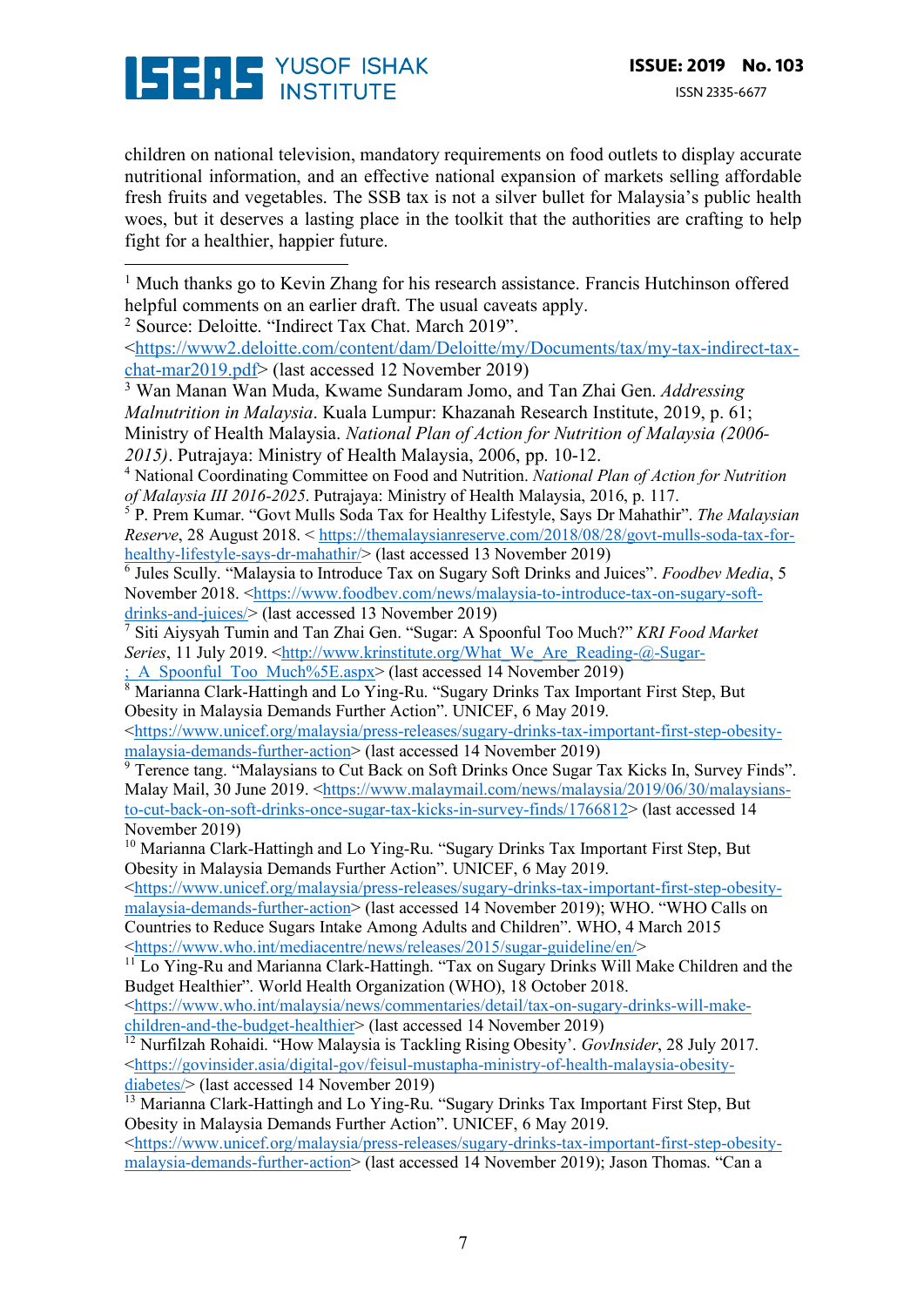

Sugar Tax Dent Malaysia's Sweet Tooth?" The ASEAN Post, 27 January 2019. <https://theaseanpost.com/article/can-sugar-tax-dent-malaysias-sweet-tooth> (last accessed 15 November 2019) <sup>14</sup> Nurfilzah Rohaidi. "How Malaysia is Tackling Rising Obesity'. *GovInsider*, 28 July 2017. <https://govinsider.asia/digital-gov/feisul-mustapha-ministry-of-health-malaysia-obesitydiabetes/> (last accessed 14 November 2019) <sup>15</sup> *Bernama*. "Close to 1 in 3 Adults Diabetic by 2025, Says Health Minister", 26 March 2017. <https://www.nst.com.my/news/nation/2019/03/473136/close-1-3-adults-diabetic-2025-sayshealth-minister> (last accessed 14 November 2019)  $\frac{16}{16}$  Lo Ying-Ru and Marianna Clark-Hattingh. "Tax on Sugary Drinks Will Make Children and the Budget Healthier". World Health Organization (WHO), 18 October 2018. <https://www.who.int/malaysia/news/commentaries/detail/tax-on-sugary-drinks-will-makechildren-and-the-budget-healthier> (last accessed 15 November 2019) <sup>17</sup> Liyana Hasnan. "Malaysian Teens Are Overweight". The ASEAN Post, 1 July 2019. <https://theaseanpost.com/article/malaysian-teens-are-overweight> <sup>18</sup> Wan Manan Wan Muda, Kwame Sundaram Jomo, and Tan Zhai Gen. *Addressing Malnutrition in Malaysia*. Kuala Lumpur: Khazanah Research Institute, 2019, p. 50. <sup>19</sup> Wan Manan Wan Muda, Kwame Sundaram Jomo, and Tan Zhai Gen. *Addressing Malnutrition in Malaysia*. Kuala Lumpur: Khazanah Research Institute, 2019, p. 61. <sup>20</sup> Nurfilzah Rohaidi. "How Malaysia is Tackling Rising Obesity'. *GovInsider*, 28 July 2017. <https://govinsider.asia/digital-gov/feisul-mustapha-ministry-of-health-malaysia-obesitydiabetes/> (last accessed 14 November 2019)  $\frac{21}{21}$  Marianna Clark-Hattingh and Lo Ying-Ru. "Sugary Drinks Tax Important First Step, But Obesity in Malaysia Demands Further Action". UNICEF, 6 May 2019. <https://www.unicef.org/malaysia/press-releases/sugary-drinks-tax-important-first-step-obesitymalaysia-demands-further-action> (last accessed 14 November 2019) <sup>22</sup> Anna H. Grummon, Benjamin B. Lockwood, Dmitry Taubinsky, and Hunt Allcott. "Designing Better Sugary Drink Taxes". *Science* 365, no. 6457 (2019): 990. <sup>23</sup> Syalikha Sazili. "Tax Sugar and Not Just Soda, Say Academicians". *New Straits Times*, 27 August 2018. <https://www.nst.com.my/news/nation/2018/08/405467/tax-sugar-and-not-justsoda-say-academicians>  $\frac{1}{24}$  Joseph Kaos Jr. and Mohd Sahar Misni. "Sugar Price Drops as Government Weighs Soda Tax". *The Star*, 28 August 2019. <https://www.thestar.com.my/news/nation/2018/08/28/sugar-pricedrops-as-govt-weighs-soda-tax> (last accessed 15 November 2019) <sup>25</sup> For examples outside Malaysia, see, for instance, J. Purtle, B. Langellier, and F. Le-Scherban. "A Case Study of the Philadelphia Sugar-Sweetened Beverage Tax Policymaking Process: Implications for Policy Development and Advocacy". *J Public Health Manag Pract* 24, no. 1 (2018): 4-8. <sup>26</sup> Lidiana Rosli and Farah Adilla Radin. "Sugar Tax Revenue to Provide for Free Breakfast for Primary School Children". *New Straits Times*, 19 March 2019. <https://www.nst.com.my/news/nation/2019/03/470787/sugar-tax-revenue-provide-free-breakfastprimary-school-children> (last accessed 15 November 2019)  $^{27}$  Azril Annuar. "Maszlee: Free Breakfast Programme to Cost Between RM800m and RM1.7b". *Malay Mail*, 9 October 2019. <https://www.malaymail.com/news/malaysia/2019/10/09/maszleefree-breakfast-programme-to-cost-between-rm800m-and-rm1.7b/1798583> (last accessed 18 November 2019) <sup>28</sup> The Star. "WHO and Unicef Ask Govt to Impose Sugary Drinks Tax". 18 October 2018 <https://www.thestar.com.my/news/nation/2018/10/18/who-and-unicef-ask-govt-to-imposesugary-drinks-tax> (last accessed 15 November 2019); Marianna Clark-Hattingh and Lo Ying-Ru. "Sugary Drinks Tax Important First Step, But Obesity in Malaysia Demands Further Action".

<u> 1989 - Andrea San Andrew Maria (h. 1989).</u><br>1900 - Andrew Maria (h. 1980).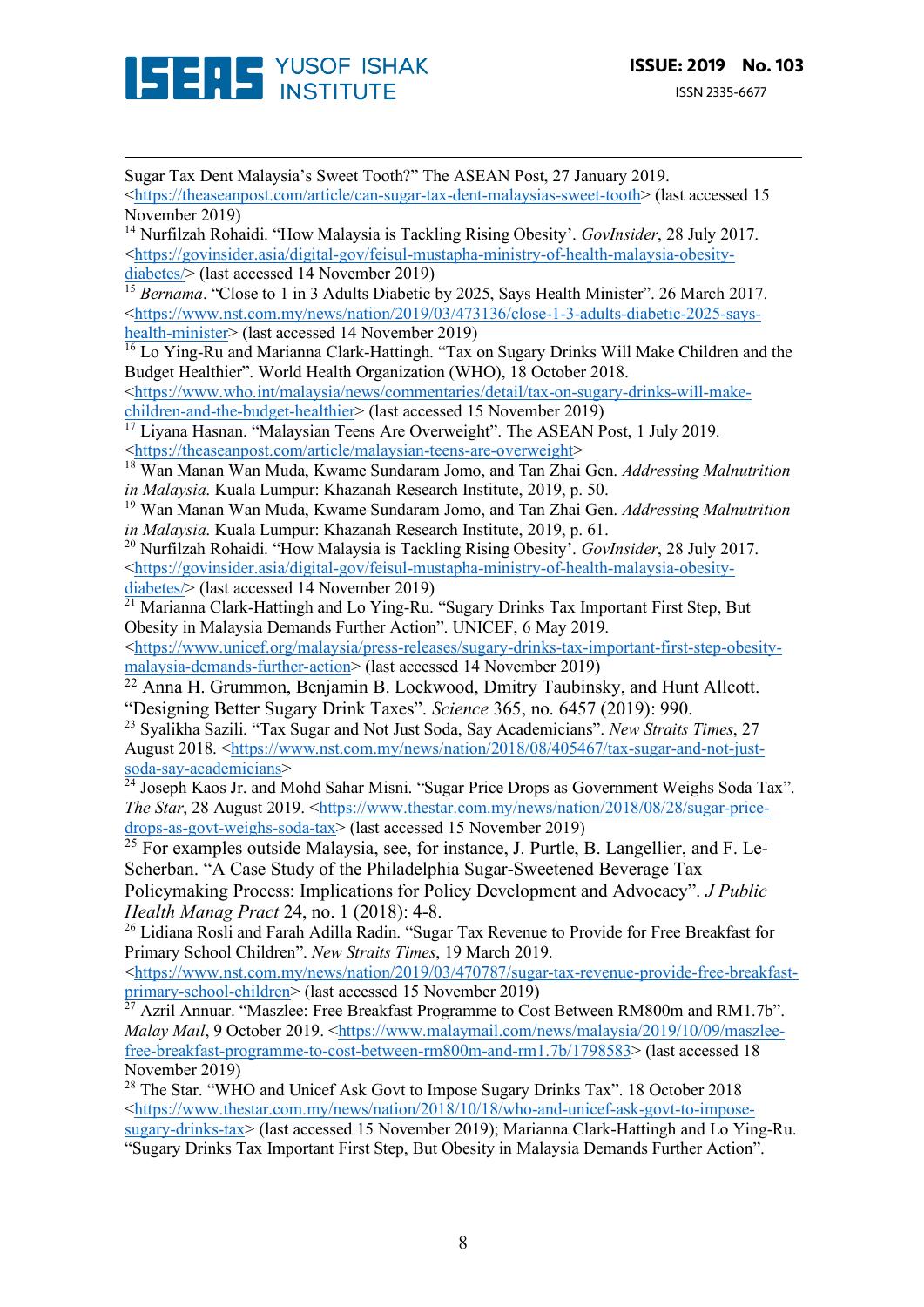

UNICEF, 6 May 2019. <https://www.unicef.org/malaysia/press-releases/sugary-drinks-tax-

important-first-step-obesity-malaysia-demands-further-action> (last accessed 14 November 2019) <sup>29</sup> B*ernama*. "Sugar Tax Wil Not Involve Drinks Served at Eateries, Says Dzulkefly". 8 April 2019. <https://www.malaymail.com/news/malaysia/2019/04/08/sugar-tax-will-not-involve-drinks-

<u> 1989 - Andrea San Andrew Maria (h. 1989).</u><br>1900 - Andrew Maria (h. 1980).

served-at-eateries-says-dzulkefly/1741042> (last accessed 15 November 2019)

<sup>30</sup> Sved Javmal Zahiid. "Soda Tax May Sound Chic Health-Wise, But Dietitians Say It's a Feeble Idea". *Malay Mail*, 5 September 2019.

<https://www.malaymail.com/news/malaysia/2018/09/05/soda-tax-may-sound-chic-health-wisebut-dietitians-say-its-a-feeble-idea/1669441> (last accessed 15 November 2019)

<sup>31</sup> Geoffrey K. Pakiam, Gayathrii Nathan, and Toffa Abdul Wahed. "Milo Dinosaur: When Southeast Asia's Cultural Heritage Meets Nestlé." *ISEAS Perspective* no. 89 (24 October 2019), p. 6.

<sup>32</sup> *Nielsen Company*. "Hitting the Sweet Spot". 18 July 2019.

<https://www.nielsen.com/my/en/insights/article/2019/hitting-the-sweet-spot/> (last accessed 15 November 2019)

<sup>33</sup> Pearly Neo. "Malaysia Sugar Tax: Innovation and Reformulation Underway, But Is It Enough?" *FoodNavigator-Asia.com*, 2 July 2019. <https://www.foodnavigator-

asia.com/Article/2019/07/02/Malaysia-sugar-tax-Innovation-and-reformulation-underway-but-isit-enough> (last accessed 15 November 2019)

<sup>34</sup> Kathyrn Backholer, Miranda Blake, and Stefanie Vandevijvere. "Sugar-Sweetened Beverage Taxation: An Update on the Year That Was 2017". *Public Health Nutrition* 20, no. 18 (2017): 3219-24.

<sup>35</sup> Shazni Ong. "Minimal Impact from Sugar Tax on FMCG Companies". The Malaysian Reserve, 1 July 2019. <https://themalaysianreserve.com/2019/07/01/minimal-impact-from-sugar-tax-onfmcg-companies/> (last accessed 16 November 2019)

<sup>36</sup> Terence Tang. "Malaysians to Cut Back on Soft Drinks Once Sugar Tax Kicks in, Survey Finds". Malay Mail, 30 June 2019.

<https://www.malaymail.com/news/malaysia/2019/06/30/malaysians-to-cut-back-on-soft-drinksonce-sugar-tax-kicks-in-survey-finds/1766812> (last accessed 16 November 2019)

<sup>37</sup> See, for instance, Álvarez-Sánchez, Cristina, Isobel Contento, Alejandra Jiménez-Aguilar, Pamela Koch, Heewon Lee Gray, Laura A. Guerra, Juan Rivera-Dommarco, Rebeca Uribe-Carvajal, and Teresa Shamah-Levy. "Does the Mexican Sugar-Sweetened Beverage Tax have a

Signaling Effect? ENSANUT 2016". *PloS One* 13, no. 8 (2018): e0199337.

<sup>38</sup> GlobalData. "Beverage Companies Need to Innovate and Adapt to Curb Impact of Sugar Tax in Malaysia, Says GlobalData". GlobalData website, 31 May 2019.

<https://www.globaldata.com/beverage-companies-need-to-innovate-and-adapt-to-curb-impact-ofsugar-tax-in-malaysia-says-globaldata/> (last accessed 16 November 2019)

<sup>39</sup> Terence Tang. "Malaysians to Cut Back on Soft Drinks Once Sugar Tax Kicks in, Survey Finds". Malay Mail, 30 June 2019.

<https://www.malaymail.com/news/malaysia/2019/06/30/malaysians-to-cut-back-on-soft-drinksonce-sugar-tax-kicks-in-survey-finds/1766812> (last accessed 16 November 2019)